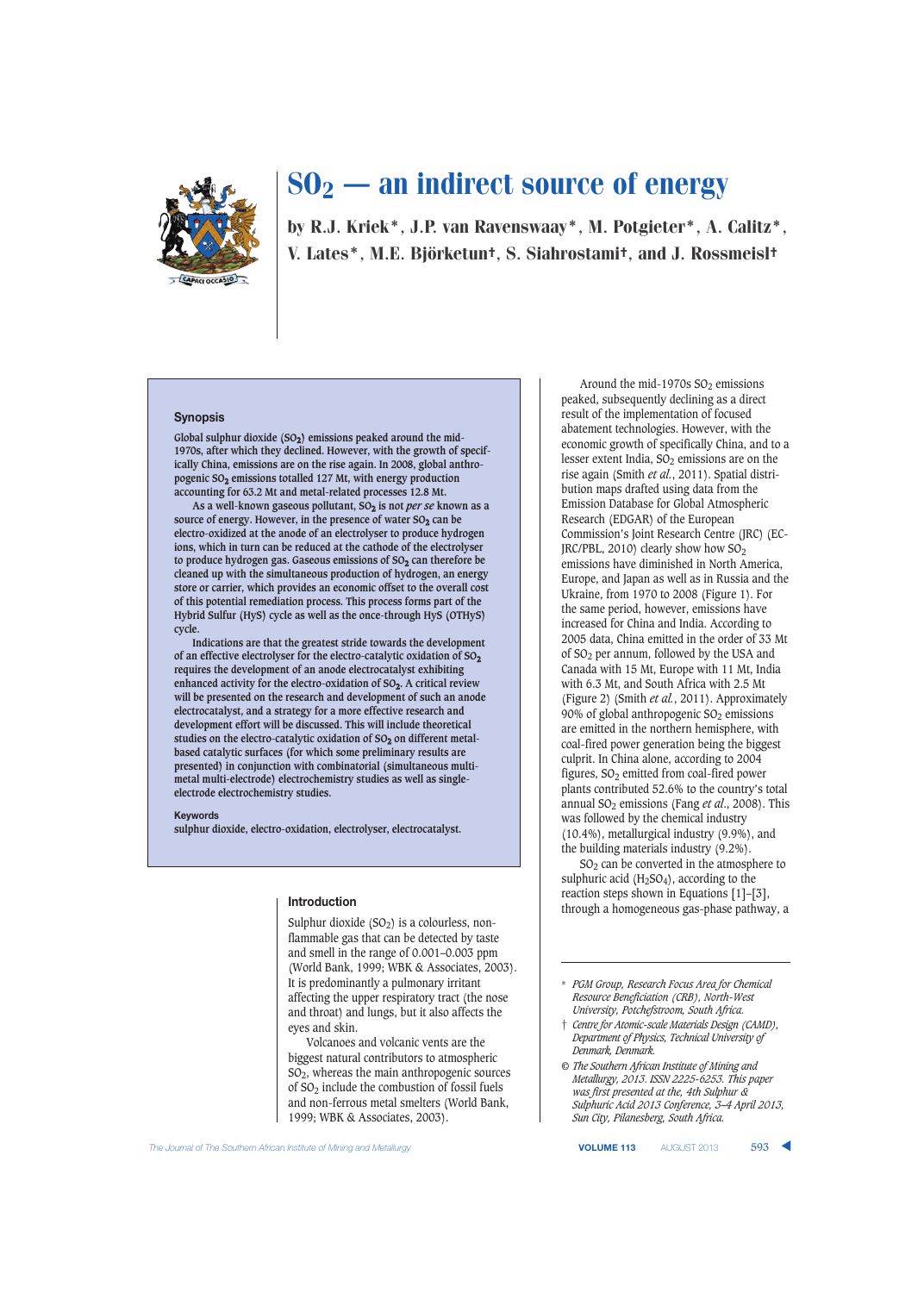

**Figure 1—Spatial distribution maps for SO2 drafted by the European Commission's Joint Research Centre using their Emission Database for Global Atmospheric Research (EDGAR) for (a) 1970, and (b) 2008 (EC- JRC/PBL, 2010)**



**Figure 2—SO2 emissions for specific countries and regions since 1940 (Smith** *et al.***, 2011)**

homogeneous aqueous-phase pathway, or a heterogeneous pathway on the surfaces of particulate matter, or any combination of all three pathways (Bunce, 1994; Calvert and Stockwell, 1984).

$$
SO_2 + OH(+M) \rightarrow HSO_3
$$
  $(M = N_2, O_2 \text{ or } H_2O)$  [1]

$$
HSO3 + O2 \rightarrow SO3 + HO2
$$
\n<sup>[2]</sup>

$$
SO_3 + H_2O \rightarrow H_2SO_4 \tag{3}
$$

A further mechanism of  $SO<sub>2</sub>$  removal from the atmosphere is according to a catalytic pathway (Friend, 1973):

$$
SO_2 + \frac{1}{2}O_2(dissolved) + H_2O \rightarrow H_2SO_4 \qquad [4]
$$

The sulphuric acid, known as acid rain, then falls to the ground affecting vegetation, crops, natural waterways, and man-made structures.

▲

Flue gas desulphurization (FGD) is currently the technology for removing  $SO<sub>2</sub>$  from the exhaust flue gases of coal-fired power plants. Wet FGD technologies have been employed at the majority of international installations, with most wet limestone and lime spray installations being capable of removing about 90% of the sulphur dioxide. More than 95% sulphur dioxide removal can be achieved by employing advanced state-of-the-art wet scrubber systems (Srivastava *et al.*, 2001). It has been reported that despite the installation of FGD technologies on some Chinese coal-fired power plants, there are no guarantees that these units were running continuously prior to 2007. Due to novel policy incentives in 2007 and the implementation of continuous emission monitoring systems, the number of Chinese coal-fired power plants fitted with FGD technologies increased from 60% in 2008 to 80% in 2010 (Su *et al.*, 2011). However, despite the installation of SO2 abatement technologies at Chinese coal-fired power plants, the amount of SO<sub>2</sub> being emitted is still increasing. In South Africa the Kusile coal-fired power plant, currently under construction, will be the first to have flue gas desulphurization installed.

Current abatement technologies at platinum smelters include basically two classes, i.e. those geared towards converting the sulphur dioxide into sulphuric acid, which can be used elsewhere, or those converting sulphur dioxide into a solid material that could also be used elsewhere or be disposed of. An example of such a sulphuric acid production technology from sulphur dioxide is the SULFACID® process (widely used in the pigment industry) that has been installed at Impala Platinum's smelter outside of Rustenburg, South Africa (Kruger, 2004; Westcott *et al.*, 2007). An example of a scrubber system converting sulphur dioxide into a 'solid' material is the dual-alkali scrubber plant installed at Lonmin's smelter, which produces  $CaSO_x$ , i.e.  $CaSO_3$ .<sup>1</sup>/<sub>2</sub>O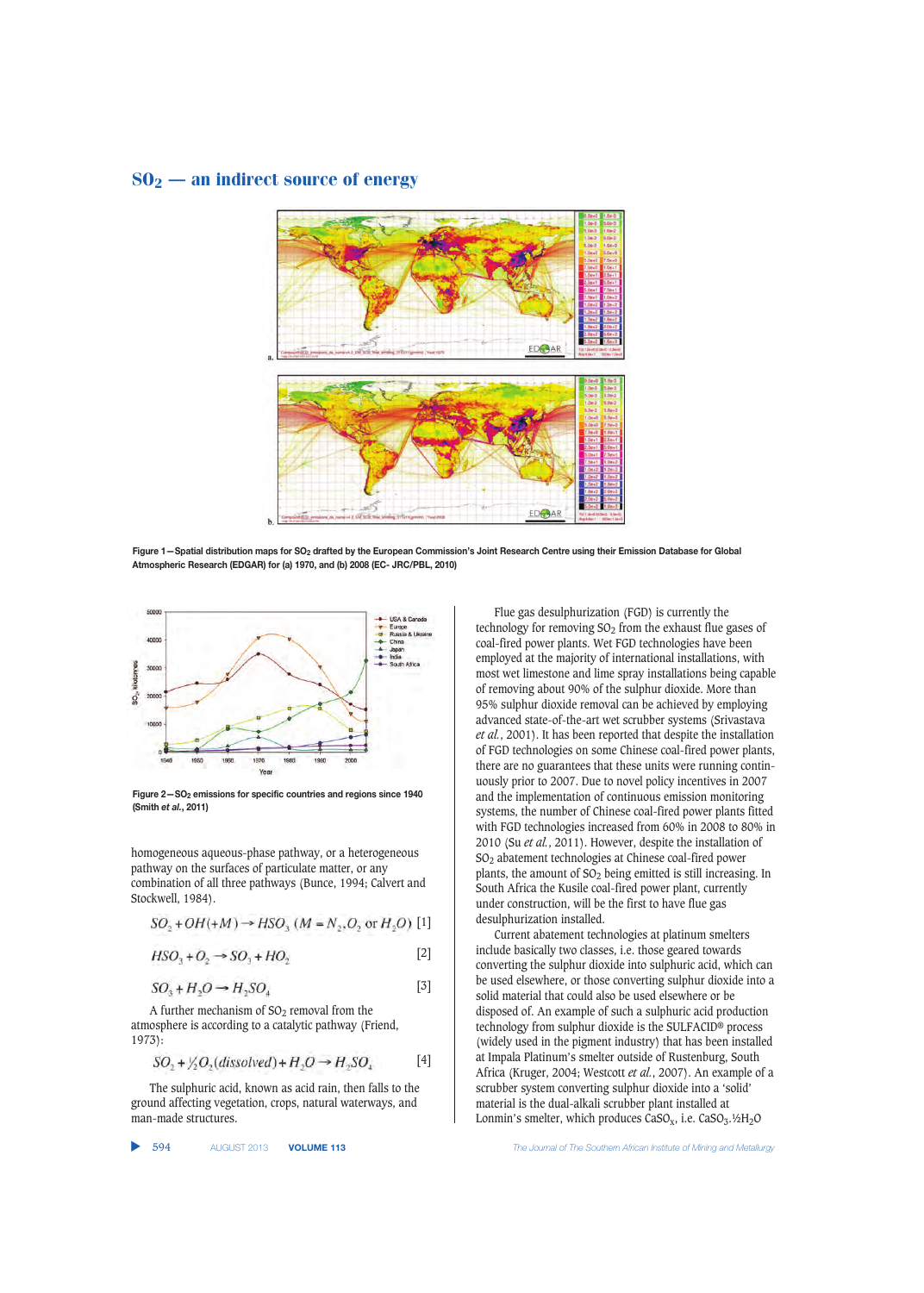and CaSO4.2H2O (Bezuidenhout *et al.*, 2012). Gypsum, a saleable product, could be produced if a post-oxidation step is implemented converting calcium sulphite to calcium sulphate.

These technologies, however, whether acid production or salt production, produce a material that could either be saleable or needs to be disposed of.

## *The Hybrid Sulfur (HyS) cycle*

In the early 1970s Westinghouse Electric Corporation developed the HyS cycle, which is also known today as the Westinghouse cycle (Brecher and Wu, 1975). It is a thermochemical cycle (Figure 3) during which sulphuric acid is decomposed at approximately 900°C in a thermal decomposition reactor to produce sulphur dioxide and oxygen (Equation [5]). The sulphur dioxide, in an aqueous sulphuric acid solution, is fed to an electrolyser, also called a sulphur depolarized electrolyser (SDE), where the sulphur dioxide is oxidized at the anode to produce sulphuric acid and hydrogen ions (Equation [6]). The hydrogen ions pass through the membrane of the proton exchange membrane (PEM) electrolyser to the cathode, where they are reduced to form hydrogen gas (Equation [7]). The net electrolyser reaction therefore involves the conversion of sulphur dioxide and water into sulphuric acid and hydrogen (Equation [8]). The net HyS cycle reaction is the splitting of water into hydrogen and oxygen (Equation [9]), with the sulphuric acid cycling between the decomposition reactor and the electrolyser.

Thermal decomposition reaction at  $\pm$  900°C:

$$
H_2SO_4(aq) \to H_2O(g) + SO_2(g) + \frac{1}{2}O_2(g) \tag{5}
$$

Electro-oxidation of sulphur dioxide at the anode of the electrolyser:

$$
SO_2(aq) + 2H_2O(\ell) \rightarrow H_2SO_4(aq) + 2H^+(aq) + 2e^-
$$
 [6]

Electro-reduction of hydrogen ions at the cathode of the electrolyser:

$$
2H^+(aq) + 2e^- \rightarrow H_2(g) \tag{7}
$$

Net electrochemical reaction at 80 – 120 °C (Equations [6] + [7]):

$$
SO_2(aq) + 2H_2O(\ell) \to H_2SO_4(aq) + H_2(g) \qquad [8]
$$

Net Hys cycle reaction (Equations 5 + 8):  

$$
H_2O(\ell) \rightarrow H_2(\ell) + \frac{1}{2}O_2(\ell)
$$
 [9]

$$
H_2O(\ell) \rightarrow H_2(g) + \frac{1}{2}O_2(g)
$$

Between 1983 and 1999 the HyS process received no further interest due to the production and availability of cheap hydrogen through steam conversion from natural gas. The establishment of the Nuclear Hydrogen Initiative and Next Generation Nuclear Plant (NGNP) programmes in the USA, through the Office of Nuclear Energy, has however resulted in a renewed investigation into nuclear energy as a primary source of a future hydrogen economy. A renewed interest in the HyS process was sparked when the Office of Nuclear Energy of the US Department of Energy (DoE) identified 115 thermochemical hydrogen production cycles and rated the HyS cycle as the most promising (Summers and Gorensek, 2006).

From the schematic representation of the HyS process (Figure 3) it is clear that the feed includes water, heat, and

**The Journal of The Southern African Institute of Mining and Metallurgy <b>Victor Collection Concernsive Concernsive VOLUME 113** AUGUST 2013 **595** 

electricity while the products consist of hydrogen and oxygen. There is, however, a strong drive to focus solely on the SDE, not only because this is where the most gains can be made, but because the SDE can serve as a  $SO<sub>2</sub>$  sink and produce hydrogen (a clean energy carrier) in the process.

## *The Once-through Hybrid Sulfur (OTHyS) process*

The OTHyS flow sheet (Figure 4) for only the SDE side of the HyS cycle was developed in Aspen assuming a coal-fired power station as a  $SO<sub>2</sub>$  source. The specific power station values used were based on  $6 \times 800$  MW<sub>e</sub> supercritical coalfired boilers, similar to Eskom's Medupi power station currently under construction in the Limpopo province in South Africa.

By eliminating the sulphuric acid decomposition step of the HyS cycle, the process is reduced in complexity due to fewer components and significant lower temperatures, with the highest process temperature being approximately 100°C in the SDE (note that the flow sheet has not been optimized).

A high-level mass and energy balance was performed for the OTHyS flow sheet (Figure 4), and the results (Figure 5) show that for a  $SO_2$  feed of approximately 10.82 kg/s from the power station, hydrogen can be produced at a rate of approximately 0.335 kg/s. This hydrogen can be used, for example, to generate electricity via a fuel cell, and assuming a fuel cell efficiency of 70%, approximately 676 MWh of electricity can be produced per day. Given the electrical requirements of the OTHyS process for this application, which is in the order of 470 MWh/d, the net electricity generated is approximately 206 MWh/d. The economic feasibility of the process still needs to be verified, however.

#### **The electrochemical oxidation of SO2**

The electrochemical oxidation of  $SO<sub>2</sub>$  (Equation [6]) has a standard reduction potential  $(E^{\circ})$  of 0.16V vs the standard hydrogen electrode (SHE). Standard conditions imply *T* = 298.15K (25 $^{\circ}$ C),  $P = 1$  bar, and an activity of 1 mol/ $\ell$  for each component. Under non-standard conditions the cell potential (*E*cell) obviously changes, resulting in the electrolyser running at increased overpotentials (η). In contrast, regular water electrolysis has a theoretical reversible cell potential of 1.23 V (under standard conditions), which increases under non-standard conditions. A further 'constraint' that adds to the increase in overpotential  $(\eta)$  of water electrolysis is that



**Figure 3—The Westinghouse HyS cycle (Summers and Gorensek, 2006)**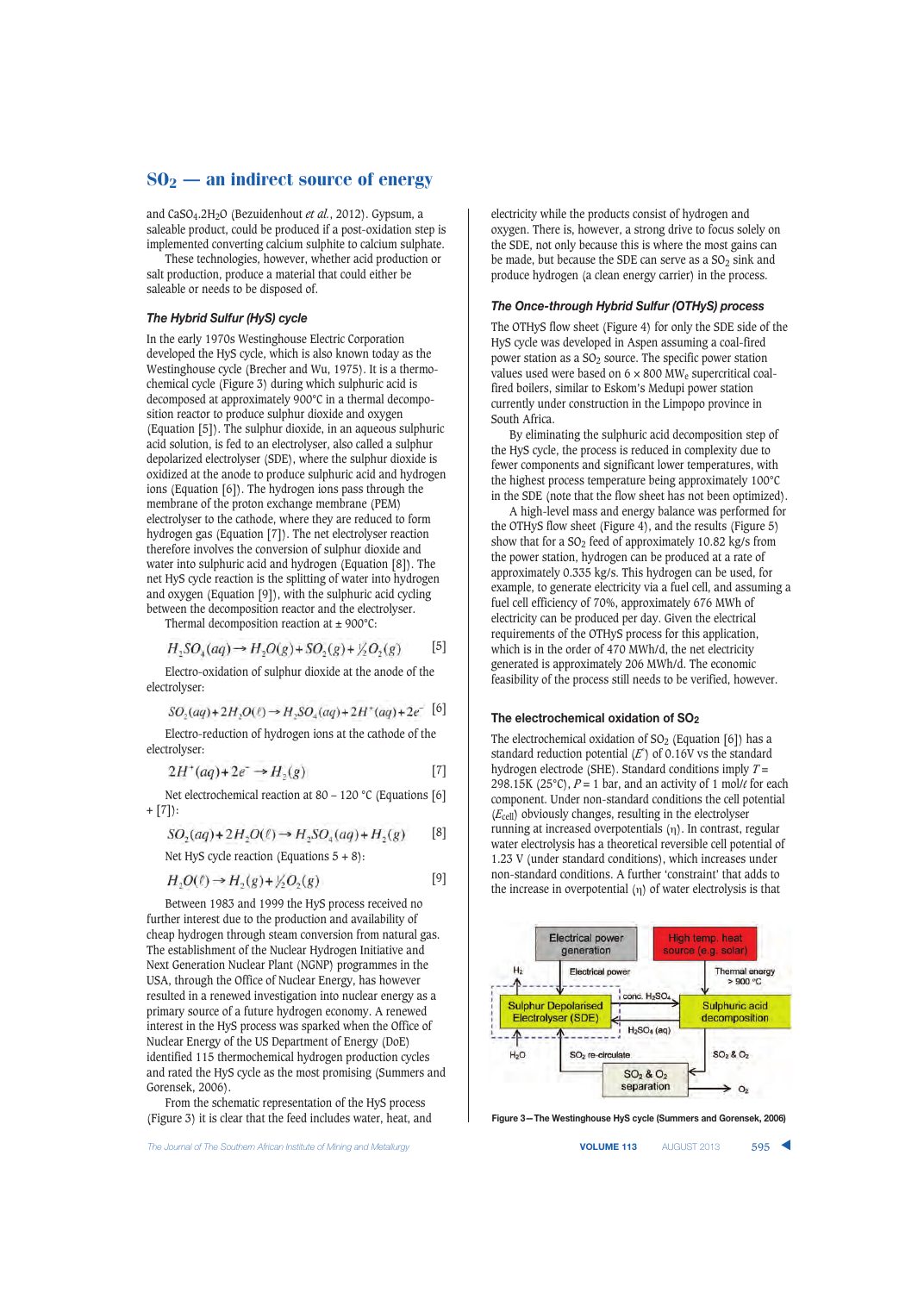

**Figure 4—Flow sheet for the OTHyS process**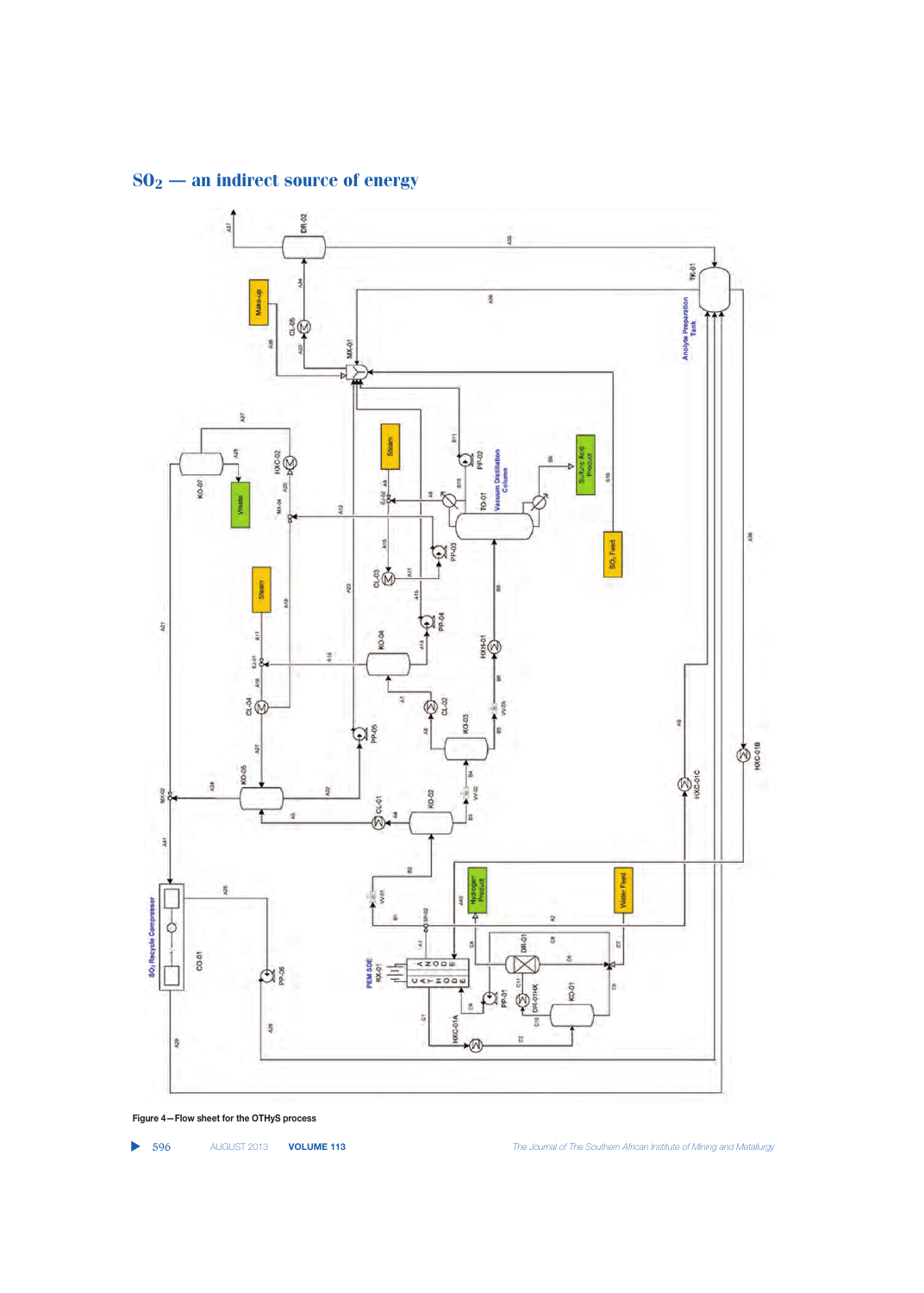

**Figure 5—Simplified mass and energy balance for the OTHyS process**

| Table I<br>Comparison of standard and non-standard cell<br>potentials for the SDE and a normal water<br>electrolyser |                 |                                       |
|----------------------------------------------------------------------------------------------------------------------|-----------------|---------------------------------------|
| Electrolyser                                                                                                         | $E^{\circ}$ (V) | $E_{cell}$ (V)                        |
| <b>SDF</b><br>$H_2O$                                                                                                 | 0.16<br>1.23    | $0.8 \text{ to } 0.9$<br>1.7 to $2.0$ |

electrolysis must be run at economically reasonable current densities (so as to increase the kinetics). It is for this reason that commercial water electrolysers operate at cell potentials of 1.7 to 2.0 V. Operating the SDE at reasonable current densities result in ohmic losses and electrode overpotentials (η), which causes the voltage to increase above 0.16 V. SDEs are therefore expected to run at cell potentials in the order of 0.8 to 0.9 V  $(E_{cell})$ . It is therefore quite clear that  $SO_2$ electrolysis operates at a potential of more than 1 V lower than normal water electrolysis. This is true for both standard and non-standard conditions (Table I). This means that the SDE consumes significantly less electricity to produce one mole of hydrogen compared to normal water electrolysis.

It was reported by Jeong and Kazimi (2007) that the SDE remains the main source of the HyS cycle inefficiency and that a 3% reduction of the cell potential will result in a 1% increase of overall cycle efficiency. Lu *et al.* (1981) predicted that cell potentials of 0.45–0.75 V could be obtained at current densities of 100–400 mA/cm2 for properly designed and optimized SDEs. Given their PEM SDE development experience, Savannah River National Laboratories (SRNL, 2007) reiterated the attainability of this target, stating that cell potentials of 0.6 V should be attainable if the SDE is run at higher operating temperatures (>100°C) and pressures (≥10 bar), still achieving economically reasonable current densities. According to SRNL their target is a cell potential of approximately 0.6 V at a current density of 500 mA/cm2 (Gorensek *et al.*, 2009). These values, however, have been calculated taking the whole HyS cycle into account.

Notwithstanding the fact that no information could be obtained regarding catalyst loading studies, the current SDE design condition set by Gorensek *et al.* (2009) puts the

current catalyst loading on the anode at 1 mg/cm2 Pt, with Pt being the current catalyst of choice.

### *Mechanism of SO2 electro-oxidation*

In order to improve the effectiveness and economics of running a SDE, the operating cell potential, or overpotential, needs to be lowered while the current density, or electrode kinetics, needs to be increased. This is as a direct result of the slow rate of oxidation of  $SO<sub>2</sub>$  at the anode, which contributes approximately 70% towards the overpotential. The largest source of improvement in SDE performance will arise from the identification of a means to increase electrode kinetics, i.e. the rate of oxidation of  $SO<sub>2</sub>$  at the anode (resulting in increased current density). This is to be accomplished by the development of an improved electrocatalyst.

In identifying and/or developing such a novel electrocatalyst an in-depth understanding of the relevant chemical processes is crucial. Quijada *et al.* (2000) reported that numerous studies have been conducted to elucidate the mechanism that governs the oxidation of aqueous  $SO<sub>2</sub>$  on platinum electrodes. Conflicting conclusions have, however, been reported on this topic in the early literature (Seo and Sawyer, 1965; Comtat and Mahenc, 1969; Appleby and Pichon, 1979; Audrey and Voinov, 1980), which can be attributed to the lack of adequate surface control and little attention paid to the influence of sulphur-containing adsorbates. Sulphur-containing adsorbed species are said to play a key role in improving the electrode kinetics of the oxidation of SO<sub>2</sub> on platinum and gold (Spotnitz *et al.*, 1983; Quijada *et al.*, 1995; Samec and Weber, 1975a).

A review article published by O'Brien *et al.* (2010) on the electrochemical oxidation of aqueous  $SO<sub>2</sub>$  with respect to the HyS cycle confirms and highlights the fact that there exists widespread disagreement in the literature on the mechanism of the electrochemical oxidation of aqueous SO2.

A possible reaction pathway may include the following reaction steps, with M representing an active site on the electrode surface (Appleby and Pinchon, 1979; Lu and Ammon, 1982):

$$
M + H_2O \to MOH + H^+ + e^-
$$
 [10]

$$
MOH \to MO_{ads} + H^+ + e^-
$$
 [11]

$$
SO_2 + H_2O + MO_{ads} \rightarrow H_2SO_4 + M \tag{12}
$$

It is widely accepted that the electrochemical oxidation of aqueous  $SO<sub>2</sub>$  proceeds according to the following reaction pathway (Equation [6]):

$$
SO2(aq) + 2H2O(l) \rightarrow
$$
  
H<sub>2</sub>SO<sub>2</sub>(aq) + 2H<sup>+</sup>(aq) + 2e<sup>-</sup> [13]

In a slight modification, Samec and Weber (1975b) suggest a potential oxidation pathway of aqueous  $SO<sub>2</sub>$  to firstly form HSO<sub>4</sub><sup>-</sup>, which then combines with one proton to form sulphuric acid; the net result being that of Equation [6]. In another variation, Seo and Sawyer (1965) suggest that the oxidation pathway is probably the oxidation of  $SO_2$  to  $SO_4^2$ <sup>-</sup>, which in turn combines with two protons sequentially to again form sulphuric acid; the net result again being that of Equation [6]. Although all three of the above studies found

The Journal of The Southern African Institute of Mining and Metallurgy **VOLUME 113** AUGUST 2013 597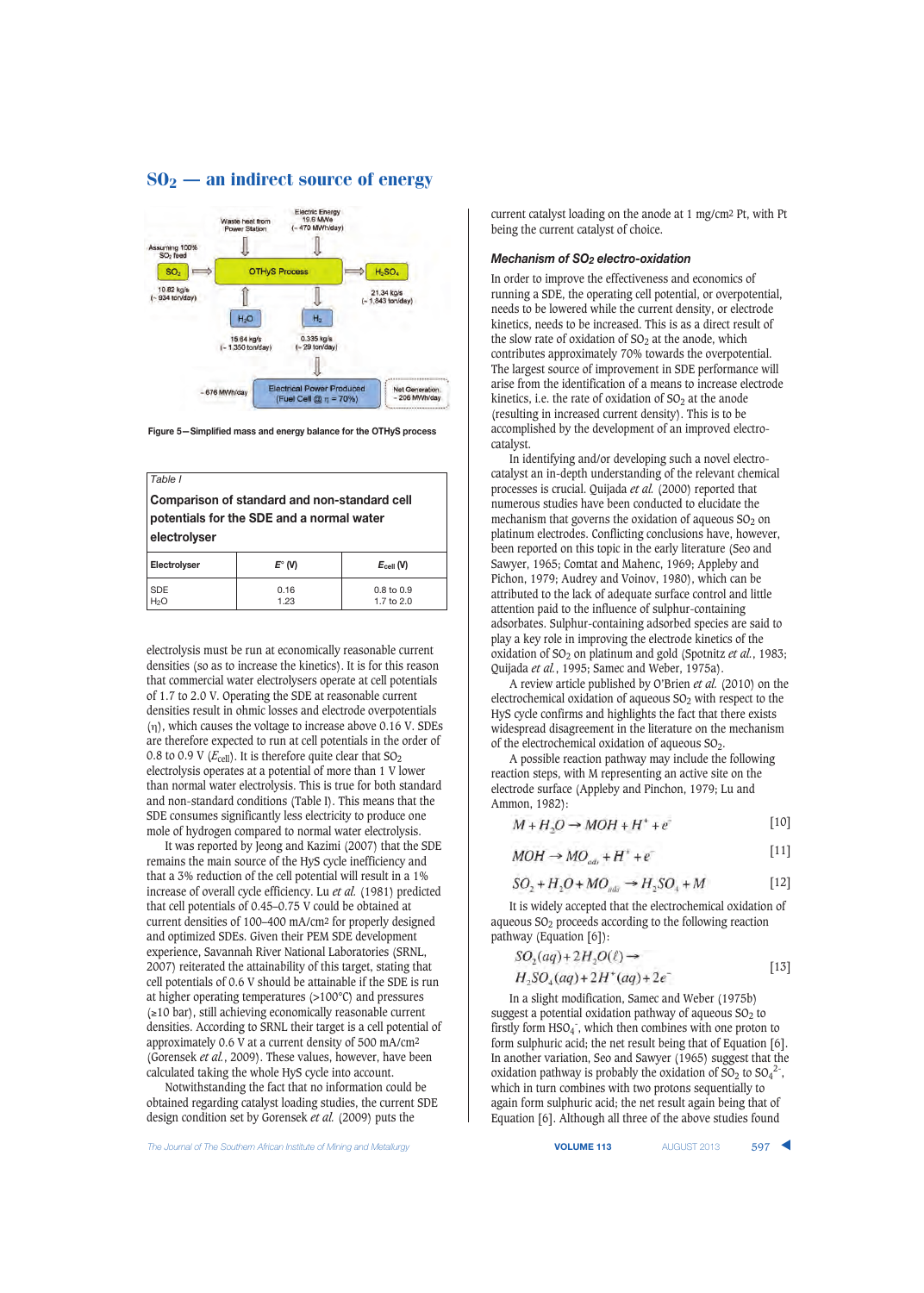aqueous  $SO<sub>2</sub>$  to oxidize according to the same net chemical equation, the reaction pathways proceed via differing intermediate compounds. It is unknown what the lifetimes of these intermediates are, i.e. which reaction determines the overall rate of the net equation, which in turn could have a negative impact due to possible side reactions.

Valensi *et al.* (1966 and 1973) studied the thermodynamics of the sulphur-water system and classified different sulphur compounds as being stable or metastable. According to the authors, only sulphur  $(S)$ , sulphuric acid  $(H<sub>2</sub>SO<sub>4</sub>)$ , and hydrogen sulphide (H2S) are stable. Compounds classed as metastable can undergo further oxidation or reduction, depending on what is thermodynamically favourable. The following compounds, in acid solution, are all metastable:  $S_2O_3^2$ ,  $S_2O_4^2$ ,  $S_2O_6^2$ , and  $S_4O_6^2$ . According to Valensi, only the dithionate ion  $(S_2O_6^{2-})$  could be produced by oxidation of  $SO<sub>2</sub>$ , with the dithionate ion in turn being reduced to form  $H<sub>2</sub>SO<sub>3</sub>$ . The net result is then the oxidation of aqueous  $SO<sub>2</sub>$  to produce  $H_2SO_3$  (Equations [14] –[16]).

$$
2SO_1 + 2H_2O \rightarrow S_2O_6^{2-} + 4H^* + 2e^-
$$
 [14]

$$
S_1O_6^{2-} + 4H^+ + 2e^- \rightarrow 2H_1SO_3 \tag{15}
$$

$$
SO_2 + H_2O \rightarrow H_2SO_3 \tag{16}
$$

This pathway is, however, highly unlikely as  $H_2SO_3$  can be formed only under cryogenic conditions, is highly unstable at room temperature and above, and to that regard has never been isolated (Voegele *et al.*, 2004). All of these compounds, except tetrathionate  $(S_4O_6^2)$ , can however be prepared electrochemically (Zhdanov, 1975). It is therefore clear that a number of unwanted compounds can be produced that (a) could poison both the catalyst and the membrane, in other words the MEA (membrane electrode assembly), and (b) result in a lowering of the current density as these 'side reactions' consume charge. Of these unwanted products both sulphur (S) and hydrogen sulphide  $(H<sub>2</sub>S)$  pose the biggest threat. Sulphur deposition could proceed according to the following reaction pathway, with sulphurous acid  $(H_2SO_3)$ being an unstable intermediate (Equations [17]–[19]).

$$
SO_2 + H_2O \to H_2SO_3 \tag{17}
$$

$$
H_2SO_3 + 4H^+ + 4e^- \to S + 3H_2O \tag{18}
$$

$$
SO_2 + 4H^* + 4e^- \to S + 2H_2O \tag{19}
$$

The above-mentioned deposition of sulphur clearly follows an electrochemical pathway. This thermodynamic instability of  $SO<sub>2</sub>$  has been highlighted by Noyes and Steinour (1929) with a non-electrochemical deposition of sulphur occurring according to the following disproportionation reaction (Equation [20]).

$$
3SO_2 + 2H_2O \to S + 2H_2SO_4 \tag{20}
$$

This reaction does, however, proceed at a negligible rate except at elevated temperatures, i.e. over 100°C, which is within the operating temperature of the SDE. The Pourbaix diagram of the sulphur-water system at 100°C and 6 bar pressure clearly indicates that both S and H2S are stable within the pH and potential operating range of the SDE (Figure 6).

▲

Adsorbed sulphur species play a key role in both the electrochemical oxidation (at the anode) and the electrochemical reduction (at the cathode) of  $SO_2$ , which impacts the electrode kinetics of these processes. An improved understanding of these processes will therefore benefit both the anodic oxidation of  $SO_2$ , as well as the cathodic reduction of SO2 with the subsequent poisoning of the cathode, which impacts negatively on the reduction of hydrogen ions to form hydrogen gas.

It has been shown that the rates of some electrocatalytic (Loucka, 1972) and redox (Samec and Weber, 1972 and 1973) reactions are considerably changed by the presence of adsorbed sulphur on the surface of the platinum catalyst. Spotnitz et al. (1983) conducted a study of SO<sub>2</sub> oxidation at a Pt rotating disc electrode (RDE) in sulphuric acid solutions of 0.5–6.0 M at ambient temperatures so as to characterize the effect of surface pretreatments. The authors state that the  $SO<sub>2</sub>$ oxidation reaction has been the focus of many investigations, but the results are not in quantitative agreement and the mechanism of the reaction remains in doubt. There are many factors that complicate the voltammetric behavior of this system, e.g. (i) it is possible that  $SO<sub>2</sub>$  reduction may occur in the same potential region in which oxidation occurs, (ii) surface oxide formation at more positive potentials, (iii) the requirement for pretreatment and activation of the electrode/catalyst, and (iv) the thermodynamics of the sulphur-water system. The authors provide evidence that it is the presence of reduced sulphur dioxide species on the electrode surface that determines the course of the anodic oxidation.

## *Experimental electrocatalyst research and development*

The research and development of the electrocatalyst for the electro-oxidation of sulphur dioxide has until now involved only single-electrode studies. These typically involve RDE studies in a three-electrode electrochemical cell probing a specific catalyst's activity by means of linear polarization and cyclic voltammetry. The generous funding of Anglo American Platinum, the North-West University, and the Department of



**Figure 6—Pourbaix diagram of the sulphur-water system at 6 bar pressure (HSC 6 software)**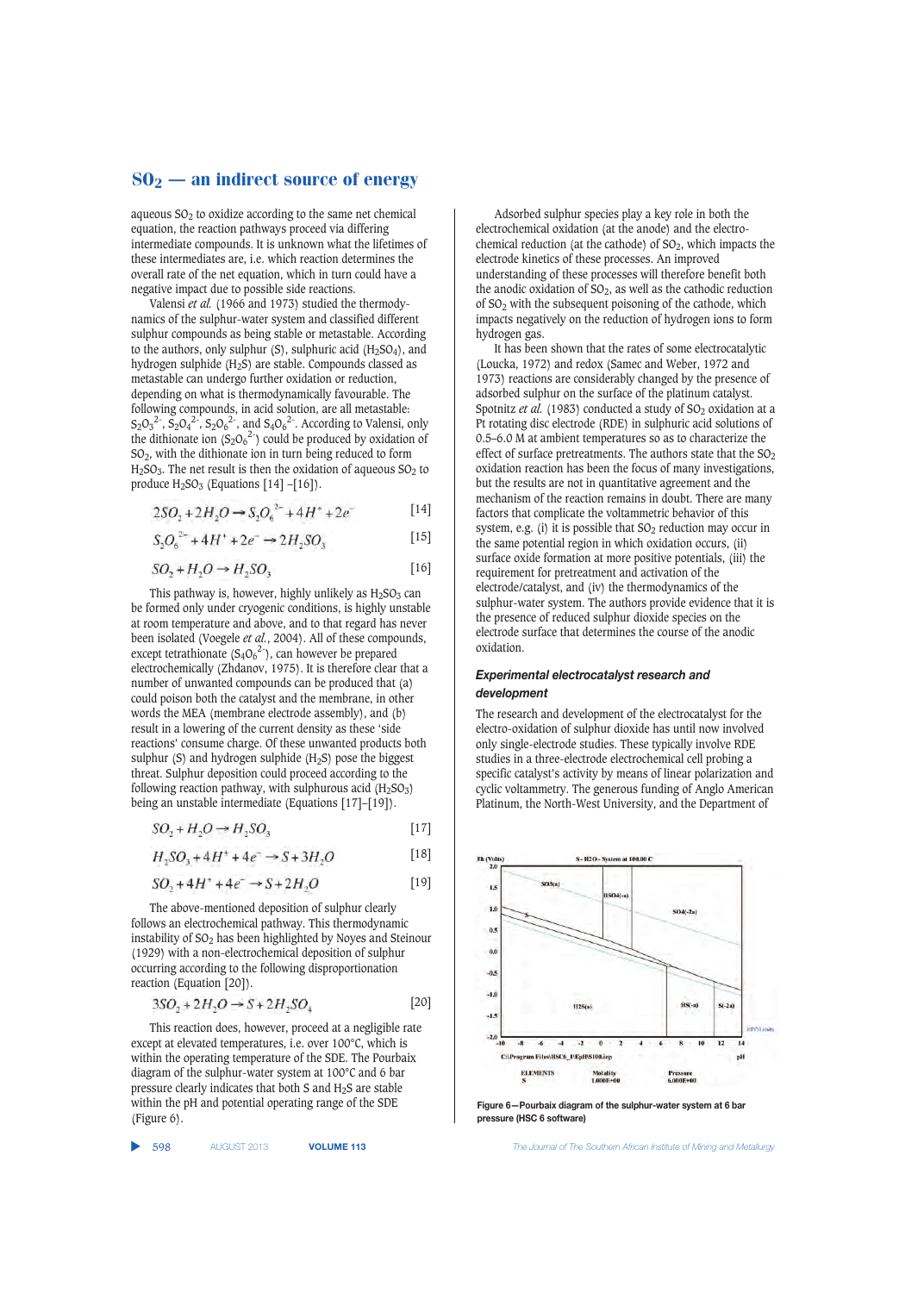Science and Technology, through the HySA Infrastructure Center of Competence, has allowed the PGM Group at the Potchefstroom campus of the North-West University to acquire equipment and set up a unique and dedicated laboratory to synthesise and probe the electrocatalytic activity of up to 64 different electrocatalysts simultaneously and under the same conditions (*see Combinatorial study*).

#### *Single-electrode studies*

With regard to the catalyst required for the electrochemical oxidation of aqueous SO2, O'Brien *et al.* (2010) state that there has been relatively little catalyst development. Catalysts investigated thus far include carbon (C), platinum (Pt), platinum-aluminum (Pt/Al), palladium (Pd), and gold (Au). Some initial results, obtained by the PGM Group employing polycrystalline platinum, palladium, and rhodium (Rh) are reported here.

Seo and Sawyer (1965) report that successful electrochemical oxidation of  $SO_2$  in acidic media with a platinum electrode requires an electrode preconditioning procedure, which involves scanning three or four times between -0.15 V and +1.5 V (SCE) directly in the sample solution producing the required active electrode surface. This 'activation' allows (i) for the current/voltage traces to be reproducible, (ii) for the current/voltage traces to have reached their maximum with regard to the limiting peak current, (iii) that the slope Δ*i*/Δ*V* has reached a maximum, and (iv) that the overvoltage has reached a minimum. For platinum, the initial scan to high anodic voltage causes an oxide film to be formed on the electrode surface. When the repeat scan is started at a negative voltage, corresponding to that at which hydrogen evolution begins, the oxide is again stripped. It is this stripped electrode that has the desired surface characteristics. The electrochemical behaviour of a gold anode in acidic solution is also dependent on its surface state. However, because of its less noble character its surface is largely destroyed by repeated anodic polarization cycles, especially in a chloride medium. Although anodic activation is still required for the successful oxidation of aqueous  $SO_2$ , careful stripping of the electrode surface before the following scan is not necessary, as gold surface oxide films dissolve easily in acidic solution. Care should, however, be taken to avoid extensive cathodization, which removes the desired activity of the electrode surface.

According to Samec and Weber (1975b), both the reproducibility and magnitude of the oxidation current are strongly dependent on whether the electrode is cyclically prepolarized directly in the  $SO<sub>2</sub>$  solution. After such electrode pretreatment, changes in the rate of electrochemical reactions may occur due to factors modifying the properties of the metal/solution interface, such as (a) changes in the active surface area of the electrode, and (b) changes in the degree of adsorption of particles on the surface from (i) the base electrolyte (e.g. oxygen, base electrolyte ions, impurities) and (ii) electrochemical reactions of the studied substance.

Studies conducted by Appleby and Pinchon (1980) and Lu and Ammon (1980) have found carbon materials (graphite and carbides) to be catalytically inactive with regard to the electrochemical oxidation of aqueous SO<sub>2</sub>. Activated carbon and carbon black have, however, been found to have intermediate activity (Appleby and Pinchon,

1980). Wiesener (1973) found that the treatment of carbon at high temperatures and under various oxidizing gas streams resulted in improved catalytic activity in itself.

Investigating the noble metals as catalysts for the electrochemical oxidation of aqueous  $SO<sub>2</sub>$ , Appleby and Pinchon (1980) found platinum to have higher activity than palladium. This was confirmed by Lu and Ammon (1980), who furthermore suggest that the formation of PdO on the electrode is advantageous for the reaction. A study conducted by Colon-Mercado and Hobbs (2007) found that Pt/C exhibited lower activation energies with higher current densities than Pd/C, which furthermore proves the enhanced catalytic activity of Pt above that of Pd. Pd, furthermore, seems to be less stable than Pt, as the authors noticed some dissolution of the Pd electrode.

Contrary to the previous findings, Lu and Ammon (1982) reported that a PdOx/C electrode exhibited higher limiting current density and lower polarization potentials compared to a Pt-black/C electrode. It has to be noted that Pt-black is generally regarded as a superior catalyst to PdO, which makes their observation unexpected and interesting. They mention, for example, that at 1 mA/cm-2 the anodic overpotential on the  $PdO_x/C$  electrode is approximately 50 mV less than on the Pt-black/C electrode.

A study conducted by Lee and Langer (1995) found that the doping of platinum with a small amount of aluminum (Al) resulted in a large improvement in electrode performance. The catalyst is believed to be bimetallic and not alloyed. An unexpected observation was made by Quijada and Vazquez (2000) when they found that gold (Au) was inherently more active than platinum (Pt) for the electrochemical oxidation of aqueous  $SO<sub>2</sub>$ . The authors ascribe this to a difference in the oxidation mechanism. Samec and Weber (1975b) studied the electro-reduction of  $SO<sub>2</sub>$  on gold for the first time. They found that  $SO_2$  reduces at  $E < 0.4$  V (RHE), which gives rise to two consecutive cathodic peaks. The authors associated the more positive potential peak with the adsorption of sulphur with a maximum coverage of 0.25 (1) representing total coverage). The less positive potential peak was associated with a six-electron transfer resulting in the generation of H2S, which adsorbs with a maximum coverage of 0.45. Both these species, i.e. elemental sulphur and  $H_2S$ , coexist on the surface in a wide potential region. The electrochemical reduction of  $SO<sub>2</sub>$  on gold was also investigated by Wilke *et al.* (1991) to identify the chemical nature of adsorbed intermediates. They identified a metal-sulphur (M-S) stretch mode as well as sulphur-sulphur (S-S) stretch and bend modes for polysulphides.

Preconditioning of both platinum and gold electrodes has an effect on the catalytic activity of the electrode. This is portrayed in Figure 7 (for gold) and Figure 8 (for platinum). With regard to the current response, two regions of oxidation have been specified, defined by their potential intervals, and have been labeled I and II. Region I has been assigned to lower potentials and coincides with a double layer region, whereas region II has been assigned to higher potentials and coincides with the potential range of surface oxide formation. These graphs also indicate three different polarization scenarios with each scenario defined by its lower potential limit (*E*low). These three scenarios can qualitatively be defined as follows: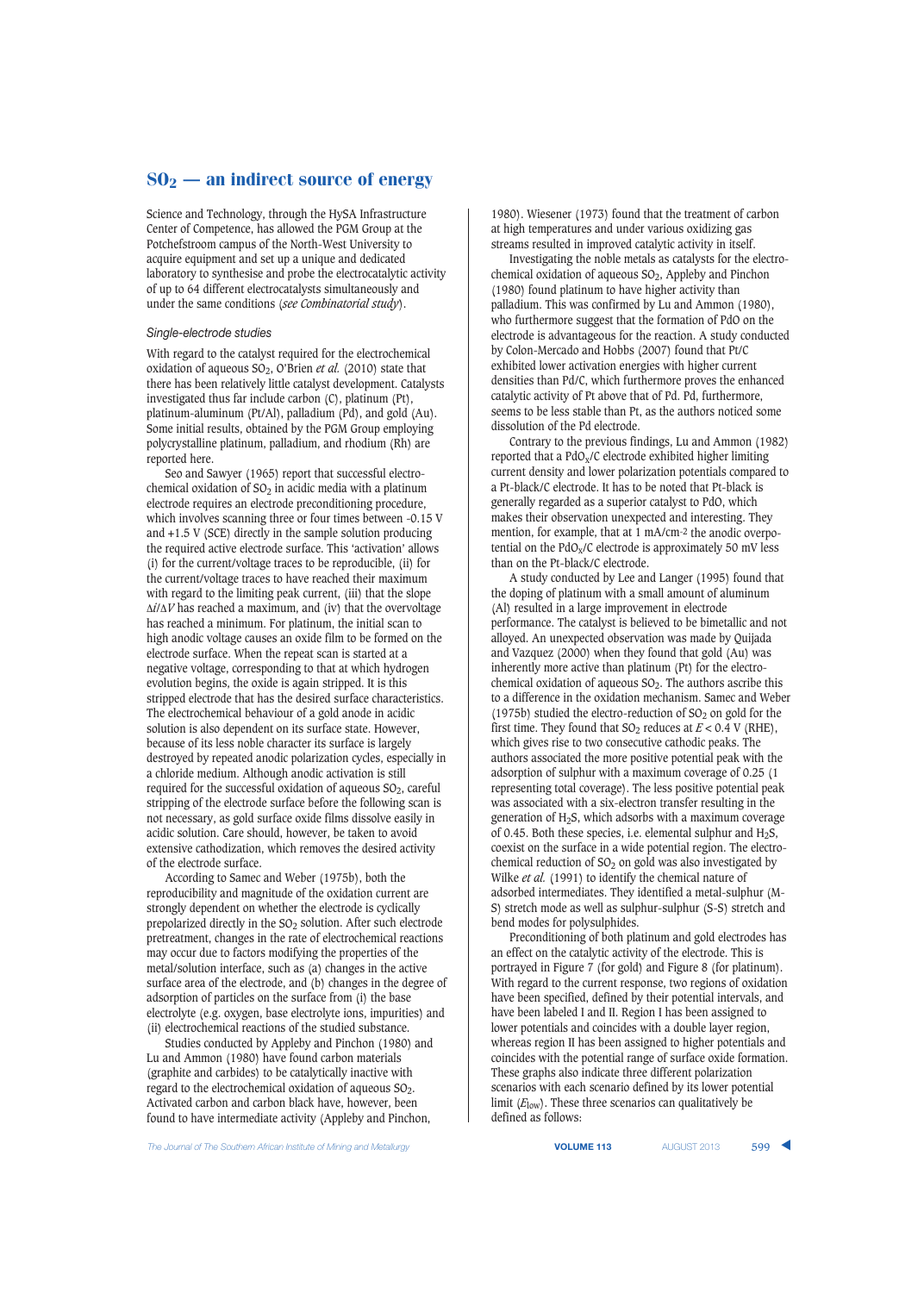

**Figure 7—Influence of electrode (gold) character and preconditioning on the shape of the oxidation curve in acidic solutions (oxidation current only shown), 1 M H2SO4 with S(IV) species concentration 10 mM (O'Brien** *et al.***, 2010)**



**Figure 8—Influence of electrode (platinum) character and preconditioning on the shape of the oxidation curve in acidic solutions (oxidation current only shown), 1 M H2SO4 with S(IV) species concentration 100 mM (O'Brien** *et al.***, 2010)**

Scenario 1: limited response in regions I and II (high *E*low value)

- Scenario 2: enhanced/activated response in region I (midrange *E*low value)
- Scenario 3: inhibition of response in region I, changed response in region II (low *E*low value).

*E*low is defined as the lowest applied potential the electrode was cycled to, and in some cases it is the potential at which the electrode was held for a specified time prior to cycling of the electrode. From Figure 5 (for gold) it is clear that the catalytic region is defined by regions I and II, which coincides with preconditioning scenarios 2 and 3.

From Figure 8 (for platinum) the same is evident in that the catalytic region is defined by regions I and II, which coincide with preconditioning scenarios 2 and 3. It is clear that catalytic activity, indicated by a high or higher current density, depends on the preconditioning of the electrode by means of potential cycling or potential holding for a specific time prior to cycling.

Oxidation of  $SO<sub>2</sub>$  at high potentials (region II) has also been attributed to the 'chemical' oxidation of  $SO<sub>2</sub>$  by adsorbed platinum oxide (Matveeva and Kasatkin, 1984; Korzeniewski and McKenna, 1987) according to the following reaction (Equation [21]).

▲

$$
Pt(O)_{ads} + SO_2 + 3H_2O \rightarrow H_2SO_4 + 2H_2O + Pt \quad [21]
$$

Quijada *et al.* (1995), however, opposed the above and proposed a mechanism whereby  $SO_2$  and  $H_2O$  compete for active Pt sites, and it is the occupation of these active sites by oxygen-containing species that causes the inhibition.

Comparing the electro-oxidation of  $SO<sub>2</sub>$  on platinum, palladium, and rhodium, it has been found that the starting potential of the forward linear polarization scan affects the peak current density obtained (Figure 9). As the starting potentials are below 0.45 V, sulphur is deposited onto the catalyst through the reduction of sulphur dioxide. The different starting potentials cause different amounts of sulphur to be deposited and thereby affect the forward scan differently. In all instances  $SO_2$  was bubbled for 30 minutes into a  $0.5$  M H<sub>2</sub>SO<sub>4</sub> electrolyte solution, and the linear polarization scans were conducted at 10 mV/s (all electrodes being 5 mm in diameter).



Figure 9-Linear polarization scans of Pt, Pd, and Rh in SO<sub>2</sub>/0.5 M **H2SO4 solutions at 10 mV/s**

**8 1** *The Journal of The Southern African Institute of Mining and Metallurgy*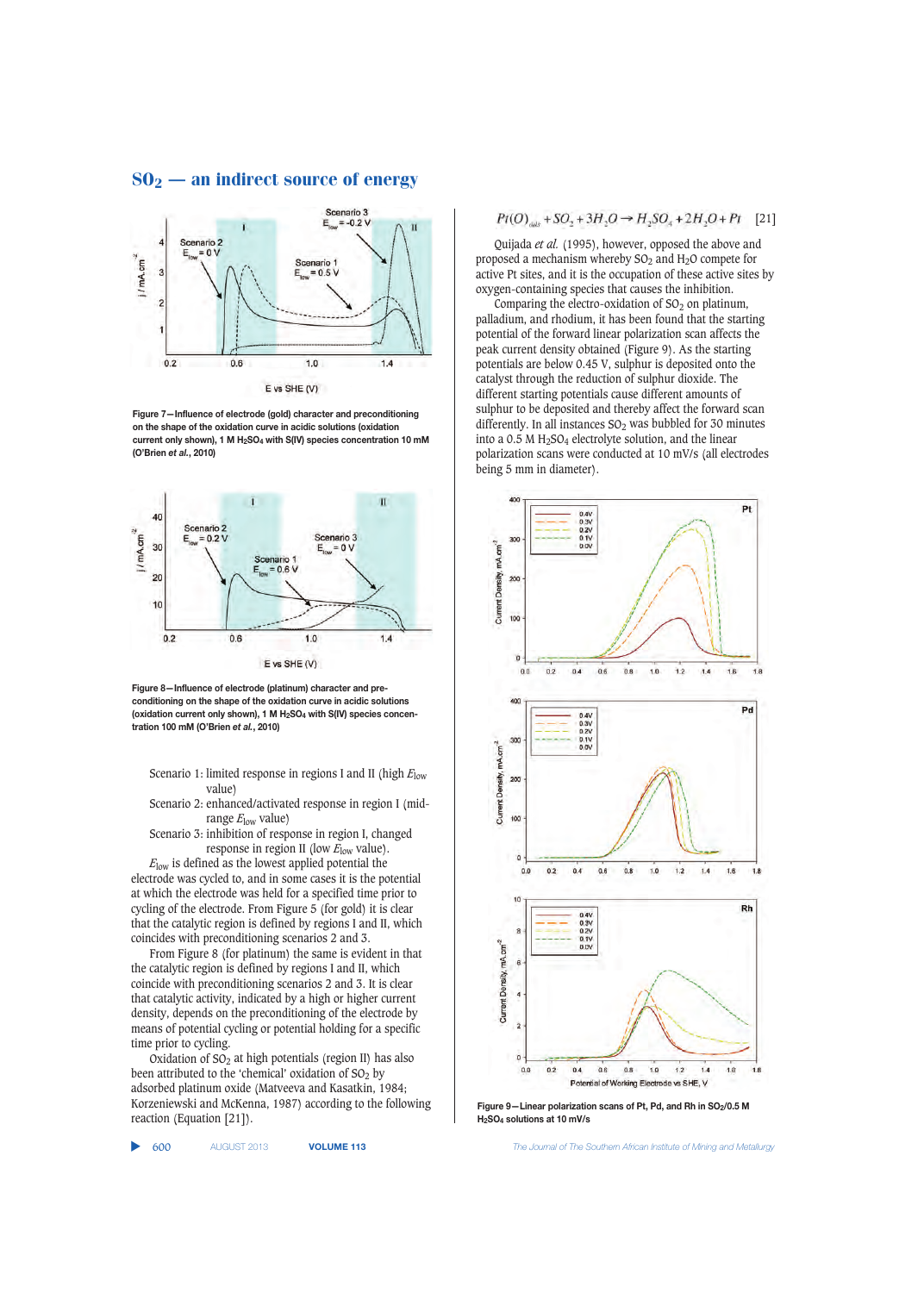It has been conclusively shown that catalytic oxidation of  $SO<sub>2</sub>$  (scenario 2) is a result of sulphur formation (Figure 10). There is therefore a high dependence of the oxidation reaction on *E*low, which determines the degree of sulphur coverage. Excessive sulphur formation (layers exceeding a bilayer) and the possible formation of polysulphides at lower potentials (scenario 3) inhibit the reaction.

To prevent this electrochemical deposition of sulphur (Equation [22]), the potential has to be kept below the calculated potential of 0.449 V (according to the Gibbs equation). The literature would, however, seem to be in disagreement as to the exact requirement.

$$
SO_2 + 4H^* + 4e^- \rightarrow S + 2H_2O \tag{22}
$$

Wilke *et al.* (1991) suggest keeping the potential above 0.15 V measured against the standard hydrogen electrode (SHE) as reference. Loucka (1971) in turn suggests keeping the potential above 0.375 V (SHE), whereas Quijada and Vazquez (2000) found that potentials below the open circuit potential (OCP) of 0.65 V in 2 M  $H_2SO_4$  will result in reduction currents, i.e. the deposition of sulphur at the cathode. The OCP is, however, determined by various factors including  $H<sub>2</sub>SO<sub>4</sub>$  concentration, the electrolyte, temperature, cell resistance, etc., and will therefore vary depending on the prevailing conditions.

### *Combinatorial strategy/plan*

As mentioned earlier, a unique and dedicated laboratory has been set up at the North-West University for the research and development of electrocatalysts for the electro-oxidation of sulphur dioxide. Some of the key components are depicted in Figure 11.

A combinatorial sputter deposition system (Figure 11a), from PVD Products, is a unique tool with which to explore new chemistries in thin film form. Using multiple sputter sources, each loaded with a different material, binary, tertiary, and quaternary material systems can be easily explored by computer control. The heart of the system is a programmable X-Y stage that holds wafers up to 4 inches in diameter. A metal mask with an aperture of  $\frac{1}{4} \times 4$  mm square sits directly in front of the wafer. Four 1 inch diameter magnetrons, each loaded with metallic or oxide materials (or

other materials), are directed at the aperture. Using software to set the power levels (either RF or DC) to any selected magnetron, the chemical composition of the deposited  $4 \times 4$ mm square film can be varied over a wide range. Using a step and repeat process on the X-Y stage the wafer can be repositioned to a new location and a new chemistry can be deposited. The compositional changes should be as small as 1% or less, depending on material properties and deposition conditions.

The system can be programmed to provide an  $8 \times 8$  array of 4 mm square samples, each with a different composition. Thus, 64 different chemistries (Figure 11b) can be deposited in one pump-down cycle of the system. Depositing films on substrates that include electrodes, each of the 64 chemical compositions can be evaluated simultaneously under the same conditions within an electrochemical cell (Figure 11c) for the electrocatalytic oxidation of sulphur dioxide. The electrocatalysts that will be investigated will be platinum group metal (PGM) based, i.e. combinations of the platinum group metals (noble metals) with other transition metals. Each of the 64 chemical compositions (electrocatalysts) will be linked to a dedicated potentiostat, as part of a 64 channel potentiostat (Figure 11d), which will allow the simultaneous electrochemical testing/screening of these PGM based electro-







**Figure 11—Key components for probing the electrocatalytic activity of mixed metal catalysts for the electro-oxidation of sulphur dioxide**

**The Journal of The Southern African Institute of Mining and Metallurgy <b>VECOUP ACT ACT ACT ACT ACT 413** AUGUST 2013 **601**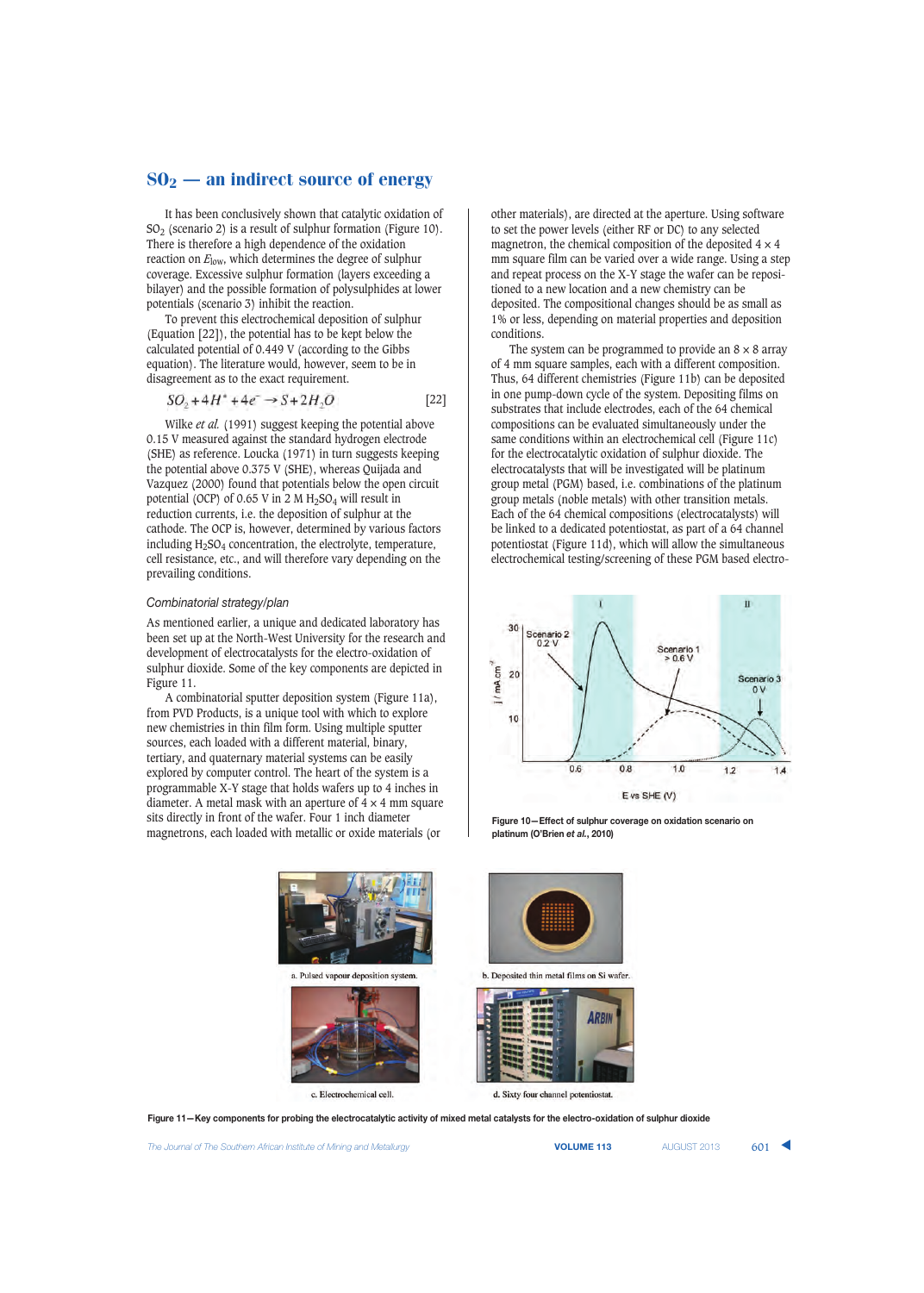catalysts. Coupled with this set-up one can quickly sample a wide range of chemistries and find those that give the desired electrical properties, i.e. the highest current density at the lowest input potential. This can be depicted as hotspots (Figure 12) similar to that of the electro-oxidation of methanol as conducted by Cooper and McGinn (2006). Such a system will greatly reduce the time it takes to find the desired chemical compound with the required electrical (or other) properties. The first results from this system are expected in 2013.

This equipment and laboratory is, however, not specific to a single electrochemical reaction, e.g. the electro-oxidation of sulphur dioxide, but could be well applied for the research and development of electrocatalysts for other important reactions. These include the electrocatalytic reduction of oxygen, a crucial step in the electrochemical production of electrical energy in fuel cells.

#### *Theoretical electrocatalyst research and development*

The number of different chemical combinations that can be considered and investigated by means of a combinatorial electrocatalyst synthesis and screening set-up is quite substantial. To identify a superior electrocatalyst for any electrochemical reaction is really like looking for the proverbial needle in a haystack. There are just so many combinations, and hitting on the right one experimentally could come down to pure luck in many instances. This is where theoretical modelling comes into play, which has shown to be quite successful in identifying electrocatalysts with superior catalytic activity for the oxygen reduction reaction (Nørskov *et al.*, 2004). Modelling has been conducted by the PGM Group of the North-West University and the CAMD group of the Technical University of Denmark, employing density functional theory (DFT) to calculate the binding energies of different intermediates, i.e.  $OH$ , S,  $SO<sub>2</sub>$ , and  $HSO<sub>3</sub>$ , to the surface of pure metal slabs (Figure 13).

The following reaction mechanism was considered whereby (a) the reduction of  $SO<sub>2</sub>$  to S has to be prevented (Equation [23]), (b)  $SO_2$  has to be converted into  $HSO_3$ through the splitting of one water molecule (Equation [24]),



**Figure 12—Hotspot(s) of methanol oxidation for the Pt-Ru-Co system (Cooper and McGinn, 2006)**

and (c)  $HSO<sub>3</sub>$  is converted to  $H<sub>2</sub>SO<sub>4</sub>$  through the splitting of a second water molecule (Equation [25]).

$$
SO_2 + 4H^+ + 4e^- \rightarrow S + 2H_2O \tag{23}
$$

$$
SO_2 + H_2O \rightarrow HSO_3 + H^+ + e^-
$$
 [24]

$$
HSO3 + H2O \rightarrow H2SO4 + H+ + e-
$$
 [25]

Preliminary results would indicate that the binding energies of S,  $SO_2$ , and  $HSO_3$  all scale with the binding energy of OH on the different metal surfaces (Figure 14). It is, however, clear that for both silver (Ag) and gold (Au) the different components do not bind as strongly and are therefore not following the trend.

If both Ag and Au are removed from the scaling relations for S,  $SO_2$ , and  $HSO_3$  the linearities for all three lines improve to  $r^2 = 0.98$ ,  $r^2 = 0.98$ , and  $r^2 = 0.84$  respectively. Converting these binding energies to potential and plotting against the OH-binding energy yields a volcano plot, based on the abovementioned preliminary results (Figure 15).

Considering pure transition metals, this would indicate that osmium (Os) should thermodynamically have the highest activity for the electro-oxidation of sulphur dioxide, as it is at this point that the lowest potential of 0.92 V is obtained for preventing the reduction of  $SO<sub>2</sub>$  to S and, at the same time, ensuring the splitting of a water molecule resulting in the formation of  $HSO<sub>3</sub>$ . The second water



**Figure 13—DFT modelling of SO2 on a Pt (111) surface**



**Figure 15—Volcano diagram for different transition metals considering the conversion of S to SO2 (red line) and the conversion of SO2 to HSO3 (black line) through the splitting of a water molecule**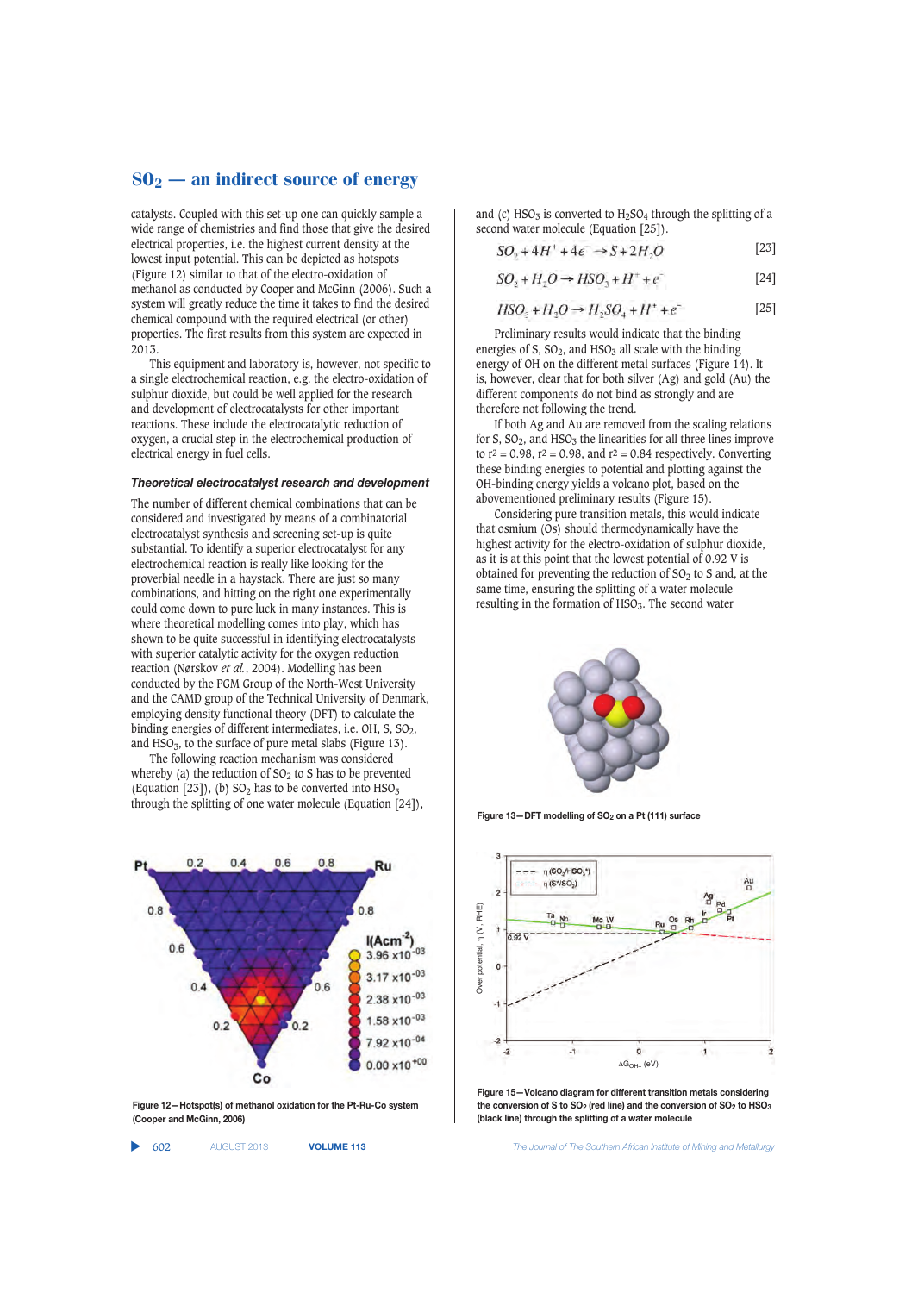

Figure 14–Scaling relations of the binding energies for S, SO<sub>2</sub>, and **HSO3 on different transition metals**

molecule is split more easily than the first, and in that regard the thermodynamics is downhill subsequent to the splitting of the first water molecule. This theoretical prediction is about to be experimentally tested, and DFT modelling of the electro-oxidation of sulphur dioxide on other novel metal surfaces is in progress.

#### **Conclusions**

The electro-oxidation of sulphur dioxide holds the potential for converting sulphur dioxide into sulphuric acid and hydrogen gas. This is in contrast to the regular abatement technologies, whereby sulphur dioxide is converted into either sulphuric acid or a salt. Electro-oxidation holds the promise of a potential 'return on investment' in that the hydrogen gas is a clean energy carrier that could be used in, for example, a fuel cell for backup power. The biggest contribution to be made in developing this technology is the identification of a suitable electrocatalyst to increase the current density and at the same time reducing the overpotential. Investigations thus far reveal that the preconditioning of the electrocatalyst is crucial, and in that regard sulphur deposition as well as the adsorption of sulphur-based species has a key role to play in the reaction mechanism and in understanding and improving the activity of the electrocatalyst. To date very little work has been done on the research and development of an effective electrocatalyst and work is in progress conducting experimental studies, i.e. single-electrode studies and combinatorial electrocatalyst synthesis and screening studies, as well theoretical studies employing density functional theory. First indications, according to density functional theory, are that an electrocatalyst other than platinum might be identified that could improve not only the catalytic activity, but also the economics of this technology.

#### **Acknowledgements**

The generous funding from Anglo American Platinum, the North-West University, and the Department of Science and Technology, through the HySA Infrastructure Center of Competence, is gratefully acknowledged.

The Journal of The Southern African Institute of Mining and Metallurgy **VOLUME 113 VOLUME 113** AUGUST 2013 **603** 

#### **References**

- APPLEBY, A.J. and PINCHON, B. 1979. The mechanism of the electrochemical oxidation of sulfur dioxide in sulfuric acid solutions. *Journal of Electroanalytical Chemistry*, vol. 95. pp. 59–71.
- APPLEBY, A.J. and PINCHON, B. 1980. Electrochemical aspects of the  $H<sub>2</sub>SO<sub>4</sub> SO<sub>2</sub>$ thermoelectrochemical cycle for hydrogen production. *International Journal of Hydrogen Energy*, vol. 5. pp. 253–267.
- AUDREY, C. and VOINOV, M. 1980. Inhibitions of the SO<sub>2</sub> electrochemical oxidation reactions on platinum in sulfuric acid solutions. *Electrochimica Acta*, vol. 25. pp. 299–301.
- BEZUIDENHOUT, G.A., DAVIS, J., VAN BEEK, B., and EKSTEEN, J.J. 2012. Operation of a concentrated mode dual-alkali scrubber plant at the Lonmin smelter. *Journal of the Southern African Institute of Mining and Metallurgy*, vol. 112. pp. 657–665.
- BRECHER, L.E. and WU, C.K. 1975. Electrolytic decomposition of water, Westinghouse Electric Corporation. US Patent No. 3888750.
- BUNCE, N. 1994. *Environmental Chemistry*. 2nd edn. Wuerz Publishing. p. 376.
- CALVERT, J.G. and STOCKWELL W.R. 1984. Mechanisms and rates of gas-phase oxidations of sulfur dioxide and nitrogen oxides in the atmosphere. *SO2, NO and NOx Oxidation Mechanisms: Atmospheric Considerations*. Calvert, J.G. (ed.). Butterworths. pp. 1–62.
- COLON-MERCADO, H.R. and HOBBS, D.T. 2007. Catalyst evaluation for a sulfur dioxide-depolarized electrolyzer. *Electrochemistry Communications*, vol. 9. pp. 2649–2653.
- COMTAT, M. and MAHENC, J. 1969. Electrochemical Oxidation of Sulfur Dioxide on a Platinum Electrode. *Bulletin de la Société Chimique de France*, vol. 11. p. 3862.
- European Commission, Joint Research Centre (JRC)/Netherlands Environmental Assessment Agency (PBL). 2010. Emission Database for Global Atmospheric Research (EDGAR). Release version 4.1. http://edgar.jrc.ec.europa.eu
- FANG, Y., ZENG, Y., and LI, S. 2008. Technological influences and abatement strategies for industrial sulphur dioxide in China. *International Journal of Sustainable Development & World Ecology*, vol. 15, no. 2. pp. 122–131.
- FRIEND, J.P. 1973. The global sulfur cycle. *Chemistry of the Lower Troposphere*. Rasool, S.I. (ed.). Plenum Press, New York, NY. pp. 177–201.
- GORENSEK, M.B., SUMMERS, W.A., BOLTHRUNIS, C.O., LAHODA, E.J., ALLEN, D.T., and GREYVENSTEIN, R. 2009 Hybrid Sulfur Process Reference Design and Cost Analysis – Final Report, SRNL-L1200-2008-00002. Rev 1, 12 June.
- JEONG, Y.H. and KAZIMI, M.S. 2007. Optimization of the Hybrid Sulfur Cycle for nuclear hydrogen generation. *Nuclear Technololgy*, vol. 159. pp. 147–157.
- KORZENIEWSKI, C., MCKENNA, W., and PONS, S. 1987. An *in situ* infrared study of the oxidation of sulfur dioxide on platinum electrodes. *Journal of Electroanalytical Chemistry and Interfactial Electrochemistry*, vol. 235. pp. 361–368.
- KRUGER, B. 2004. Recovery of  $SO_2$  from low strength off-gases. International Platinum Conference 'Platinum Adding Value'. *Southern African Institute of Mining and Metallurgy*, Johannesburg. pp. 59–62.
- LEE, J. and LANGER, S.H. 1995. Electrochemical sulphur dioxide oxidation with platinum-aluminum electrocatalysts. *Journal of Applied Electrochemistry*, vol. 25. pp. 353–357.